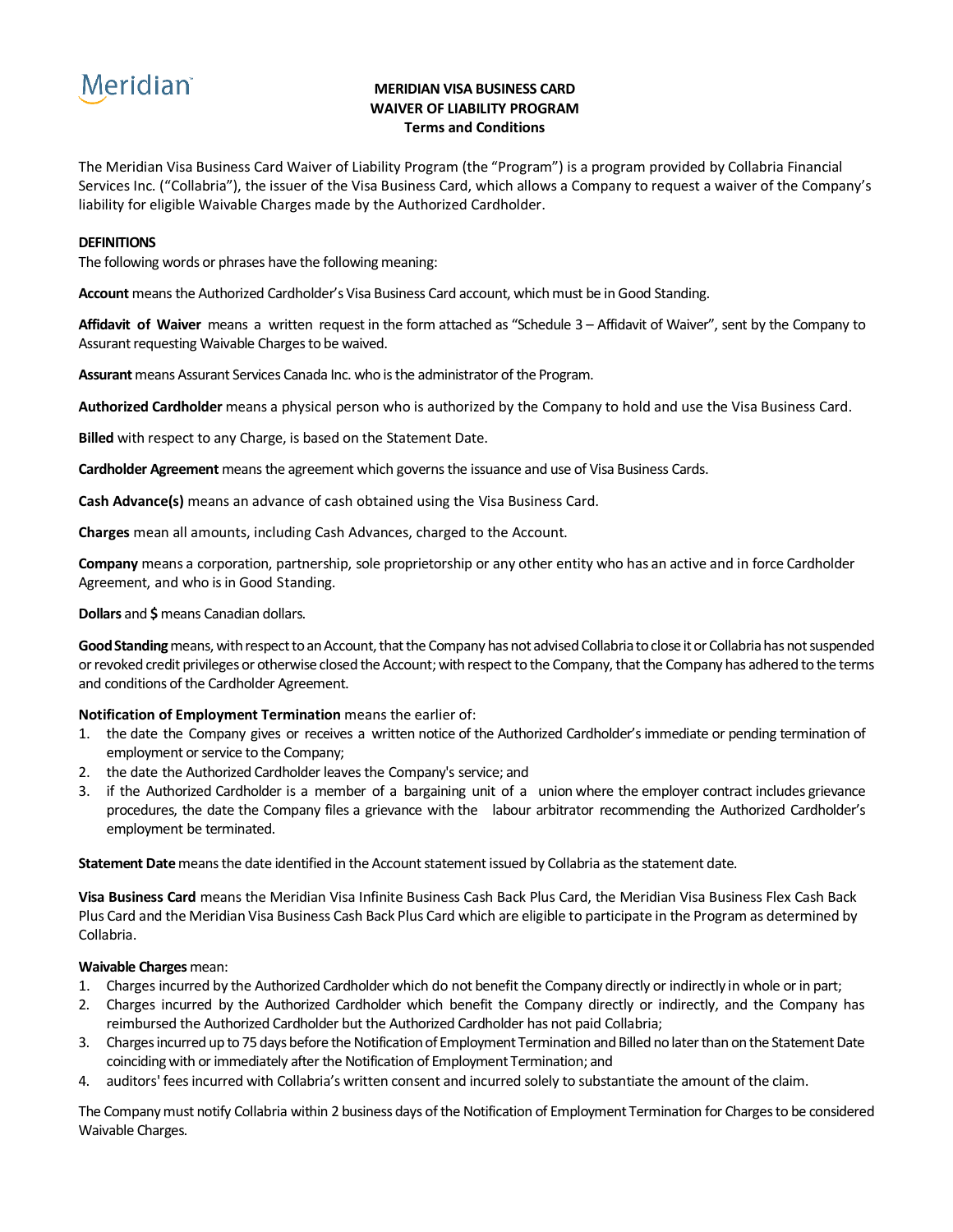#### **WHAT IS THE MAXIMUM AMOUNT THAT CAN BE WAIVED?**

The maximum amount that can be waived for eligible Waivable Charges is up to \$100,000 per Visa Business Card, subject to the terms, conditions, limitations and exclusions of the Program.

Cash Advances are limited to \$300 per day per Authorized Cardholder and a maximum of \$1,000 in total per Authorized Cardholder.

#### **WHAT CHARGES ARE NOT COVERED?**

The following Charges are excluded under this Program:

- 1. Charges made by partners, owners, or principal shareholders who own more than five percent (5%) of the Company's outstanding shares, or persons who are not employees and/or authorized designated persons of the Company at the time Charges were incurred;
- 2. interest or fees imposed by Collabria on outstanding unpaid Charges;
- 3. where Collabria Bills the Authorized Cardholder directly, any amount on a cheque submitted by the Authorized Cardholder which is not honoured by the Authorized Cardholder's financial institution due to non-sufficient funds or a closed account if, within the last 12 months, the Authorized Cardholder has submitted any other cheque to Collabria which was not honoured by the Authorized Cardholder's financial institution due to non-sufficient funds or a closed account;
- 4. Charges incurred to purchase goods or services for the Company or for persons other than the Authorized Cardholder, instructed or approved by the Company in accordance with the Company's policies, if those goods or services are of the type which are regularly purchased by or for the Company. However, these Charges may become Waivable Charges in cases where Collabria Bills the Authorized Cardholder and the Company reimburses the Authorized Cardholder but the Authorized Cardholder fails to pay Collabria;
- 5. Charges incurred on or after the Notification of Employment Termination;
- 6. all Waivable Charges if the Company:
	- a) did not notify Collabria as set out in section **E. WHAT ARE THE RESPONSIBILITIES OF THE COMPANY?** under the subsection **Notification to Collabria**; or
	- b) did not submit an Affidavit of Waiver to Assurant within 30 days of the Notification of Employment Termination.
- 7. Charges incurred or Billed earlier than 75 days prior to the Notification of Employment Termination;
- 8. Charges resulting from a lost or stolen Visa Business Card;
- 9. Charges to an Account which is not in Good Standing;
- 10. Cash Advances exceeding \$300 per day per Authorized Cardholder or \$1,000 in total per Authorized Cardholder; or
- 11. any interest on money owing.

#### **WHAT ARE THE RESPONSIBILITIES OF THE COMPANY?**

Before requesting for Waivable Charges to be waived, the Company **MUST** meet the following requirements:

#### **1. Notification to Collabria:**

- a) Within 2 business days of the Notification of Employment Termination, the Company must notify Collabria with a request to cancel the Account by:
	- (i) calling Collabria toll free at 1.855.341.4643; or
	- (ii) by completing the form attached as "Schedule 1 Close Business Cardholder Account Request Form" and sending it by email to [info@collabriafinancial.com.](mailto:info@collabriafinancial.com)

The Company must record the exact date and method of notification used to notify Collabria in the Affidavit of Waiver.

#### **2. Notification to the Authorized Cardholder:**

The Company must notify the Authorized Cardholder in writing in the form attached as "Schedule 2 – Authorized Cardholder Meridian Visa Business Card Account Cancellation" and use its best efforts to retrieve the Visa Business Card from the Authorized Cardholder immediately after the Notification of Employment Termination but no later than 2 business days of notifying Collabria to cancel the Account. A copy of the notification to the Authorized Cardholder must be attached to the Affidavit of Waiver.

If the Company knows the Authorized Cardholder has received reimbursement for outstanding amounts owed to Collabria as of the Notification of Employment Termination, the Company must promptly notify Collabria.

#### **HOW TO REQUEST A WAIVER OF LIABILITY**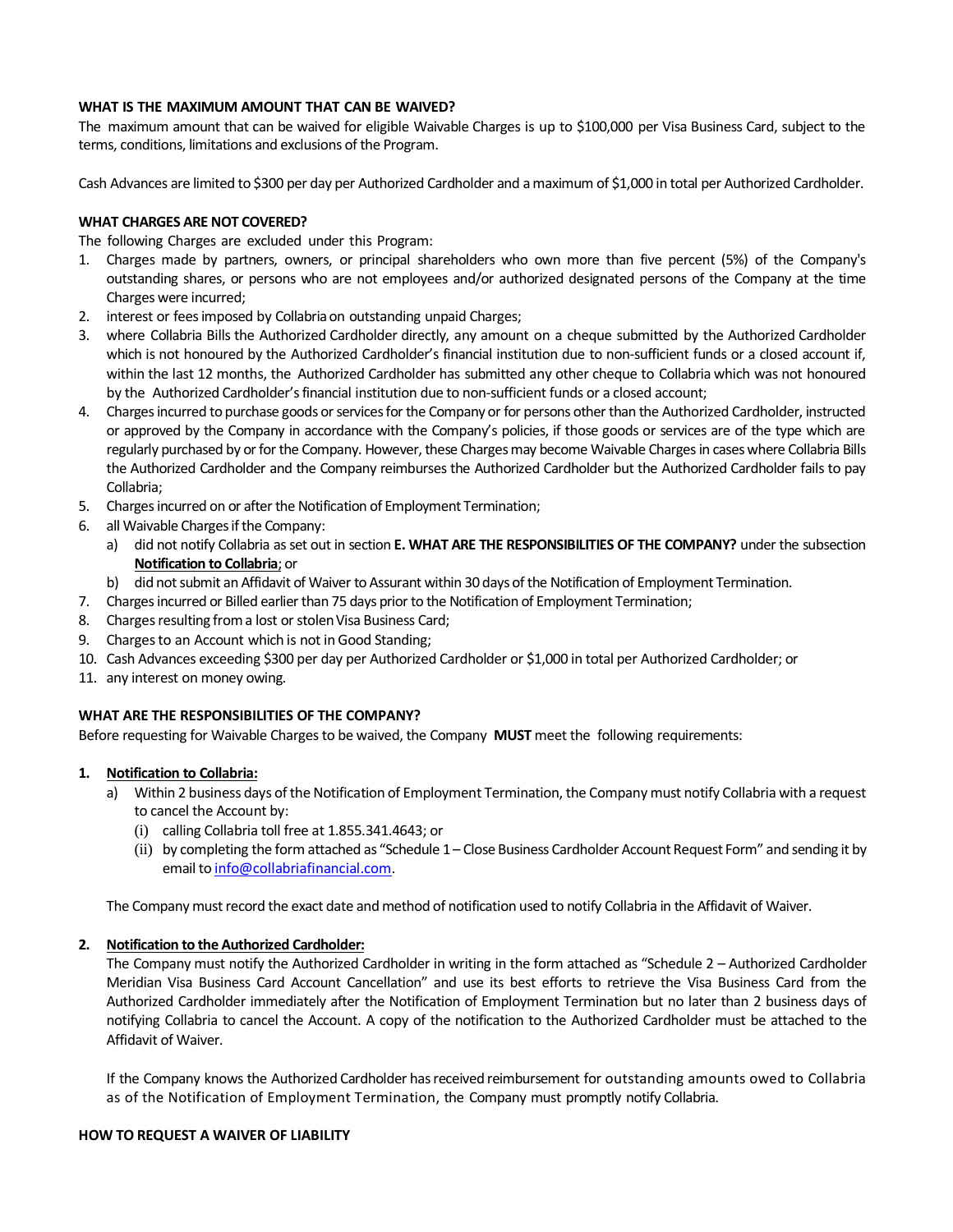The Company must complete an Affidavit of Waiver in the form attached as "Schedule 3 - Affidavit of Waiver" and attach the following documents:

- 1. copy of the Meridian Visa Business Card Account Cancellation form sent to the Authorized Cardholder;
- 2. copy of the Close Business Cardholder Account Request Form, if Visa Business Card was cancelled by email;
- 3. itemized list of Waivable Charges; and
- 4. Account statements showing the Waivable Charges.

The completed Affidavit of Waiver and required documents must be sent to Assurant within 30 days of the Notification of Employment Termination by:

- 1. Email t[o inclusive.benefits@assurant.com](mailto:inclusive.benefits@assurant.com) with the subject line "Waiver of Liability Request"; or
- 2. Mail to Assurant at:

P.O. BOX 7300 KINGSTON (ONTARIO) K7L 0B2

#### **INQUIRIES**

For questions regarding the Program or a request for waiver of liability, please contact Assurant:

By email: [inclusive.benefits@assurant.com](mailto:inclusive.benefits@assurant.com) By telephone: 1.855.255.4037

#### **GENERAL PROVISIONS**

#### **Recovery**

If the Company recovers any amounts for Waivable Charges from any source after the Company has filed an Affidavit of Waiver with Collabria, the Company must remit all such amountsto Collabriawithin 60 days from the date of recovery. The Company agrees to assign any rights it may have to collect Waivable Charges subject of a claim to Collabria.

#### **Other Insurance**

This Program does not cover losses that are covered by other programs or insurance. Losses above those covered by other programs or insurance may be eligible for payment, subject to the terms, conditions, limitations and exclusion of the Program.

#### **Termination**

This Program will terminate on the earliest of the following:

- 1. the date the Company's Cardholder Agreement is cancelled; and
- 2. the date the Programis discontinued, for which advance written notice will be provided.

#### **Misstatement**

Any fraud, misstatement or concealment by the Company regarding any matter affecting the Program or in connection with a request for waiver of liability shall render the Company's eligibility to participate in the Program void.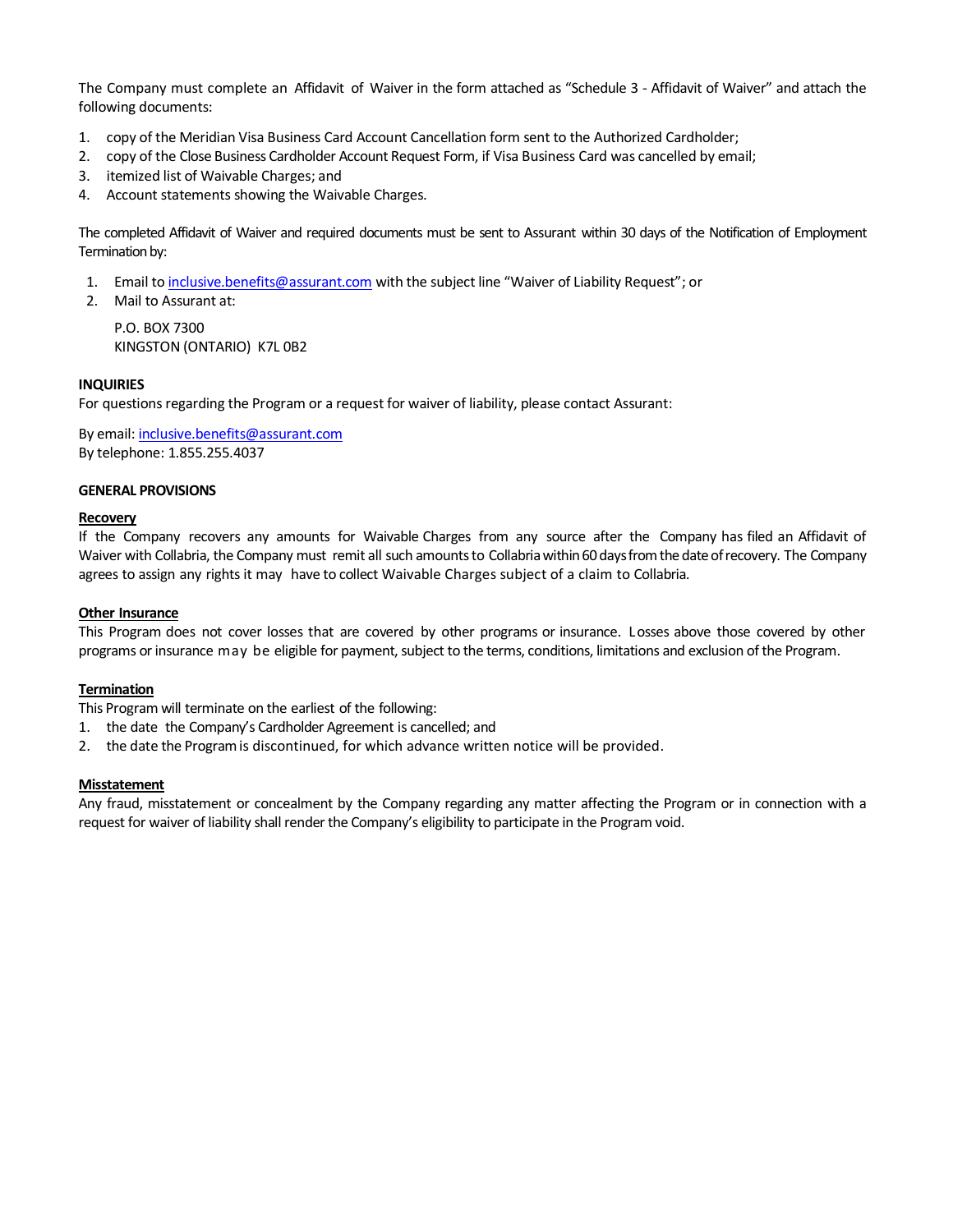#### **MERIDIAN VISA BUSINESS CARD WAIVER OF LIABILITY PROGRAM**

## Schedule 1

# **Collabria**

## **CLOSE BUSINESS CARDHOLDER ACCOUNT REQUEST FORM**

Please complete this form if an existing Collabria Business cardholder is no longer employed with your company. Although the account will be closed, you are still responsible for any outstanding balance. If fraud is suspected on this account, please call 1-855-341-4343 immediately.

| <b>COMPANY INFO</b>           | <b>CARDHOLDER INFO</b> |  |
|-------------------------------|------------------------|--|
| Cardholder Name               | Cardholder Name        |  |
| Company Name                  | Date of Birth          |  |
| Credit Card Account Number    | Mother's Maiden Name   |  |
|                               | <b>Phone Number</b>    |  |
| <b>REQUIRED AUTHORIZATION</b> |                        |  |

| Signature of Authorized Business Representative | Date | Printed Name of Authorized Business Representative |  |
|-------------------------------------------------|------|----------------------------------------------------|--|

#### Collabria

PO Box 82029 RPO Connaught | Calgary, Alberta T2R 0X1 | Fax: 1.844.281.8327

*Send this form within 2 business days of Notification of Termination of Employment to: [info@collabriafinancial.com](mailto:info@collabriafinancial.com)*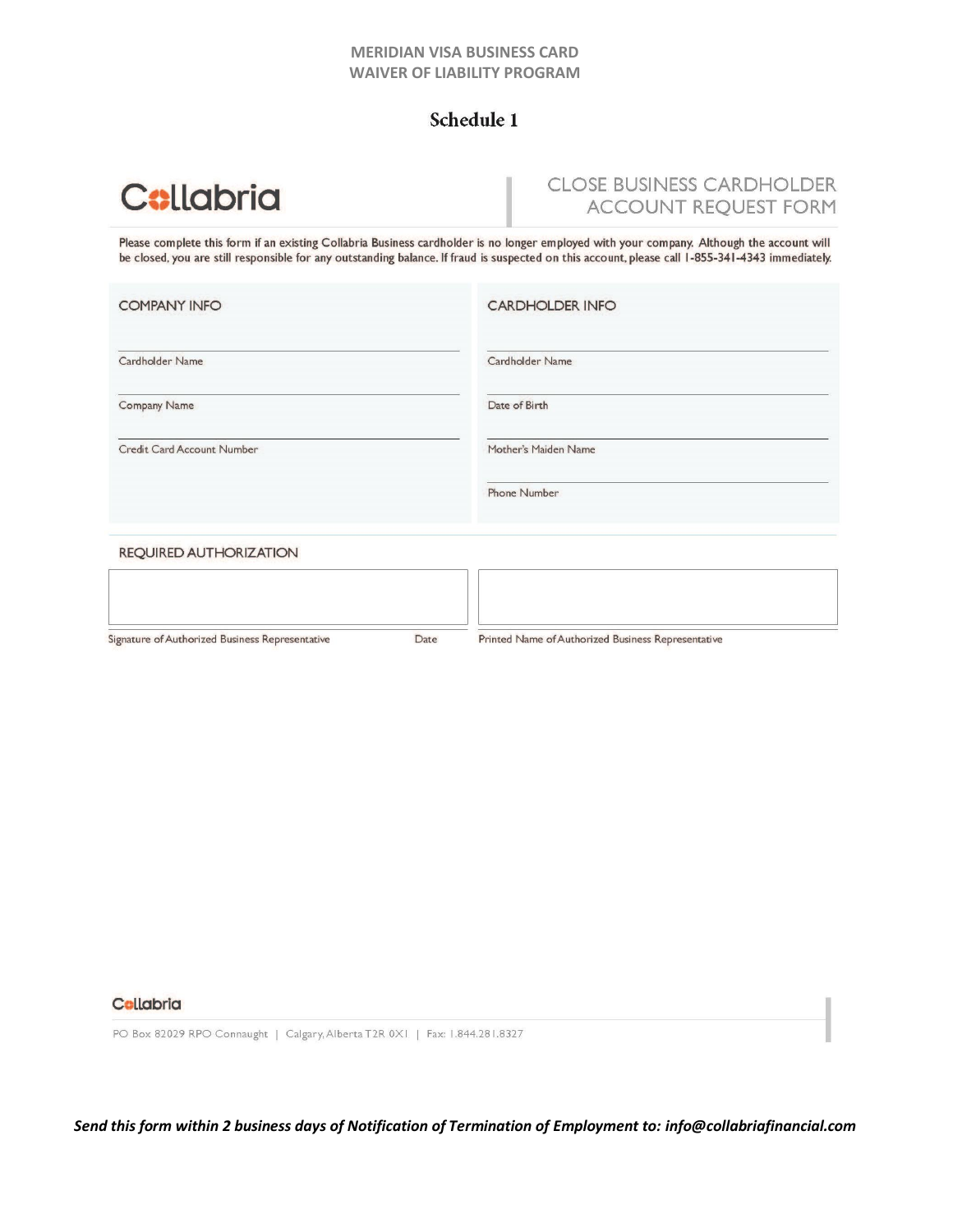#### **MERIDIAN VISA BUSINESS CARD WAIVER OF LIABILITY PROGRAM**

## **Schedule 2 MERIDIAN VISA BUSINESS CARD ACCOUNT CANCELLATION**

| Re: Visa Business Card Account number ending in ________________________________  | (last 4 digits)                                                                                                |
|-----------------------------------------------------------------------------------|----------------------------------------------------------------------------------------------------------------|
|                                                                                   | Please be advised, the above-mentioned Visa Business Card Account has been cancelled for the following reason: |
|                                                                                   |                                                                                                                |
|                                                                                   |                                                                                                                |
|                                                                                   |                                                                                                                |
| ,我们也不能在这里,我们也不能在这里的时候,我们也不能在这里的时候,我们也不能会在这里,我们也不能会在这里的时候,我们也不能会在这里,我们也不能会不能会不能会不  |                                                                                                                |
| ,我们也不能在这里的人,我们也不能在这里的人,我们也不能不能不能不能不能不能不能不能不能不能不能。""我们的人,我们也不能不能不能不能不能不能不能不能不能不能不能 |                                                                                                                |
|                                                                                   |                                                                                                                |
| You must:                                                                         |                                                                                                                |

- Immediately discontinue all use of the card.
- Return the card to us.
- If you are invoiced directly by Collabria, pay any outstanding chargesimmediately.

Thank you for your co-operation in this matter.

Yours truly,

*(Authorized Signature)*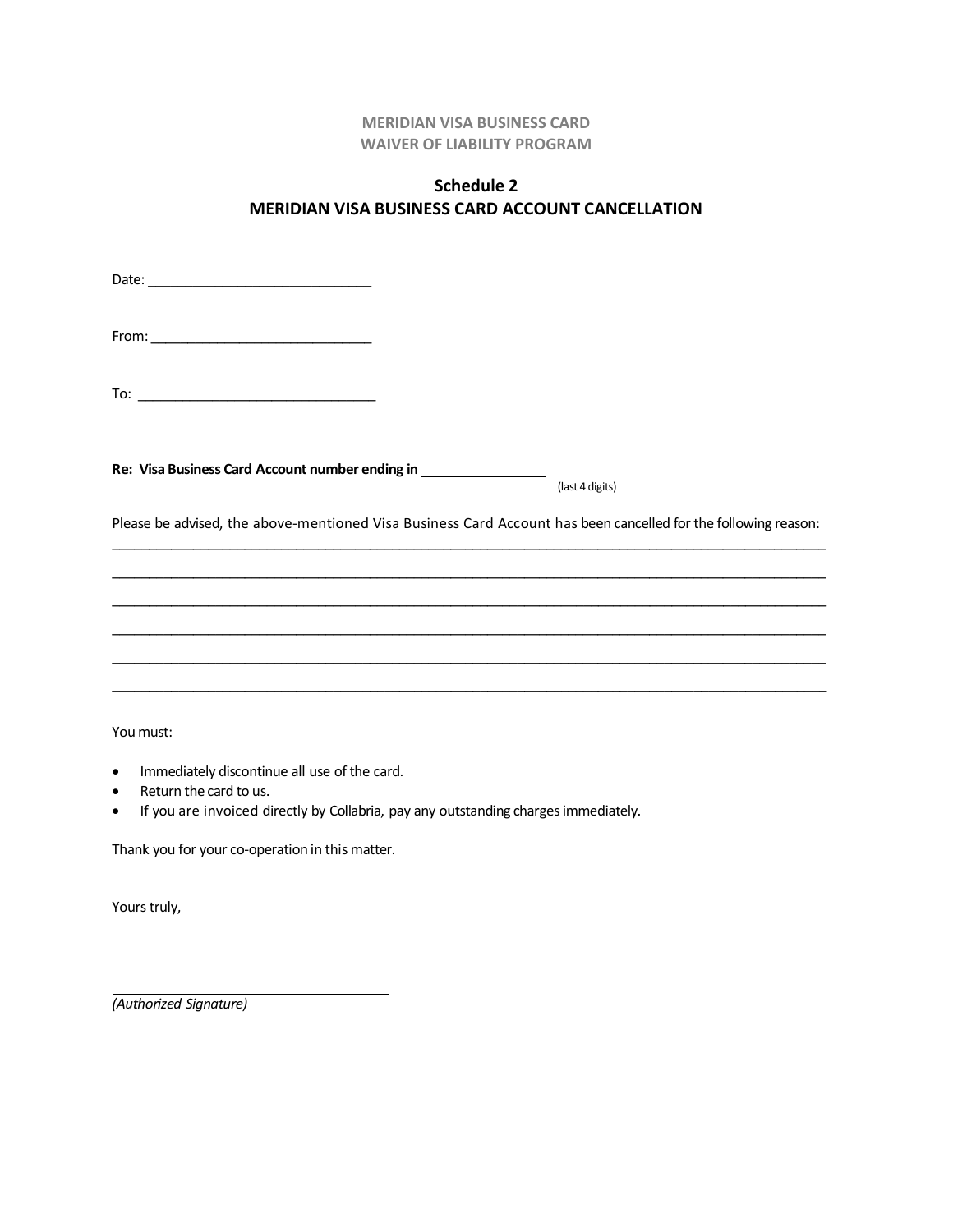#### **MERIDIAN VISA BUSINESS CARD WAIVER OF LIABILITY PROGRAM**

### **Schedule 3 AFFIDAVIT OF WAIVER**

| Complete form and attach the following documents:                                                                    |                         |                    |  |  |  |  |
|----------------------------------------------------------------------------------------------------------------------|-------------------------|--------------------|--|--|--|--|
| Detailed list of Waivable Charges<br>$\circ$                                                                         |                         |                    |  |  |  |  |
| Account statements showing Waivable Charges<br>$\circ$                                                               |                         |                    |  |  |  |  |
| Copy of the Meridian Visa Business Card Account Cancellation form sent to the Authorized Cardholder<br>$\circ$       |                         |                    |  |  |  |  |
| Copy of the Close Business Cardholder Account Request Form, if Visa Business Card cancelled by email<br>$\circ$      |                         |                    |  |  |  |  |
| Send completed form and required documents within 30 days of Notification of Employment Termination to the Assurant: |                         |                    |  |  |  |  |
| by e-mail to: inclusive.benefits@assurant.com (subject line "Waiver of Liability Request")                           |                         |                    |  |  |  |  |
| Or by mail to:                                                                                                       |                         |                    |  |  |  |  |
| Assurant                                                                                                             |                         |                    |  |  |  |  |
| P.O. BOX 7300                                                                                                        |                         |                    |  |  |  |  |
| KINGSTON (ONTARIO) K7L 0B2                                                                                           |                         |                    |  |  |  |  |
|                                                                                                                      |                         |                    |  |  |  |  |
| <b>COMPANY INFORMATION</b>                                                                                           |                         |                    |  |  |  |  |
| <b>Company Name</b>                                                                                                  |                         |                    |  |  |  |  |
| <b>Address</b>                                                                                                       |                         |                    |  |  |  |  |
| City                                                                                                                 | <b>Province</b>         | <b>Postal Code</b> |  |  |  |  |
| <b>Contact Person</b>                                                                                                |                         |                    |  |  |  |  |
| <b>Contact Phone</b>                                                                                                 | <b>Email (optional)</b> |                    |  |  |  |  |
| Is the Company covered for this loss under another program or insurance policy?                                      | $\Box$ Yes<br>$\Box$ No |                    |  |  |  |  |
| If yes, has a claim been submitted?                                                                                  |                         |                    |  |  |  |  |
| <b>AUTHORIZED CARDHOLDER INFORMATION</b>                                                                             |                         |                    |  |  |  |  |
| <b>Visa Business Card Account Number</b><br>First 6 digits:                                                          | Last 4 digits:          |                    |  |  |  |  |
| <b>Authorized Cardholder Name</b>                                                                                    |                         |                    |  |  |  |  |
| <b>Business Address</b>                                                                                              |                         |                    |  |  |  |  |
| (If different from Company address)                                                                                  |                         |                    |  |  |  |  |
| City                                                                                                                 | <b>Province</b>         | <b>Postal Code</b> |  |  |  |  |
| Phone                                                                                                                | <b>Mobile</b>           |                    |  |  |  |  |
| Date of Notification of Employment Termination (mm/dd/yyyy)                                                          |                         |                    |  |  |  |  |
| <b>Account Cancellation Request</b>                                                                                  |                         |                    |  |  |  |  |
| Date:<br><b>Telephone</b><br>Email<br>П<br>$\Box$                                                                    |                         |                    |  |  |  |  |
|                                                                                                                      |                         |                    |  |  |  |  |
|                                                                                                                      |                         |                    |  |  |  |  |